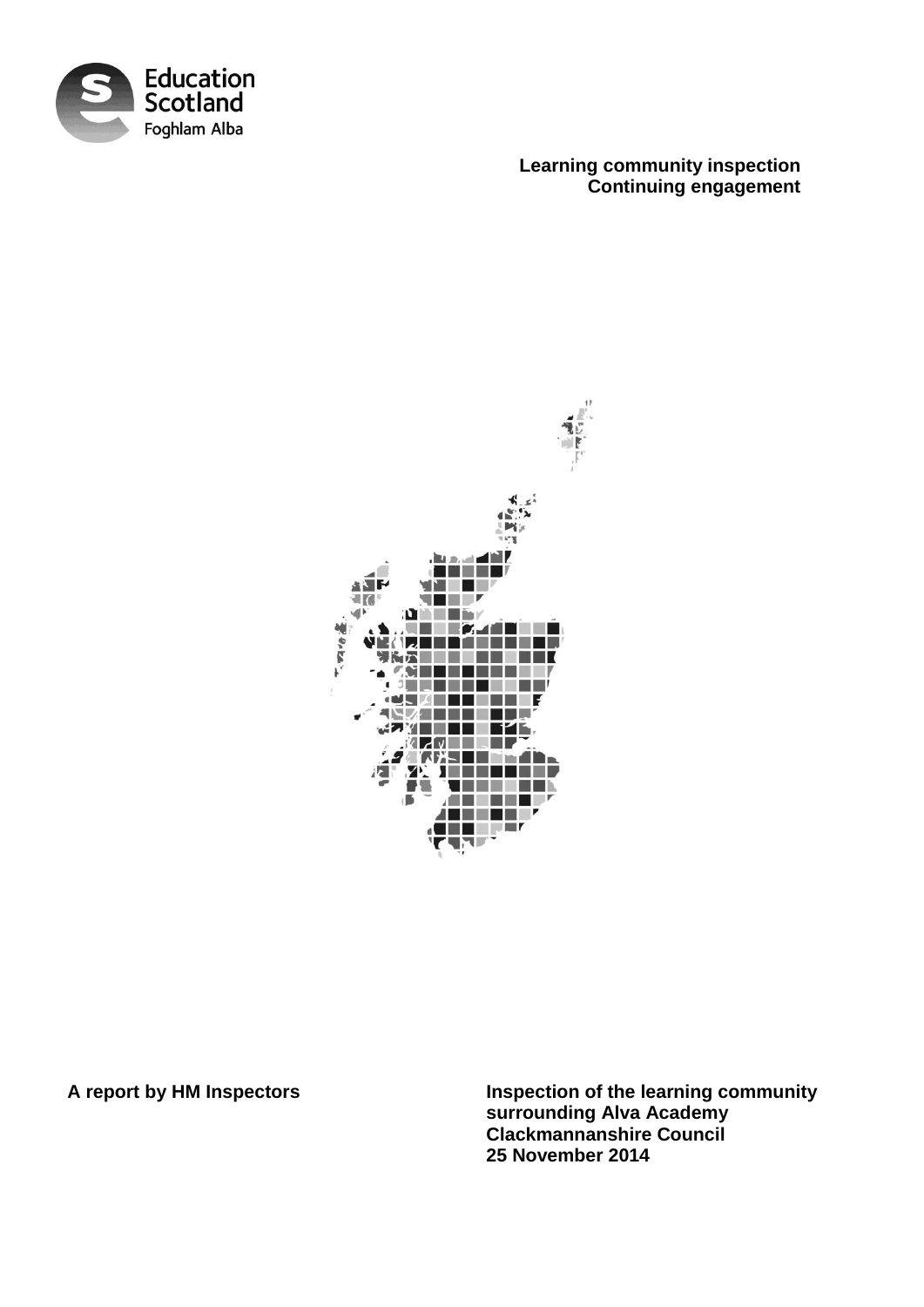We published a report on the learning community surrounding Alva Academy in November 2013. That report set out key strengths of the learning community and areas for improvement.

This continuing engagement report is based on an inspection visit which was carried out in October 2014. It tells you about improvement since the original inspection in the quality of learning opportunities provided. It also comments on how providers are getting on with the main points for action. We describe how learners are doing and how good the learning community is at helping them to learn. We comment on how well staff, learners and groups work together and the difference they are making in the learning community. Finally, we focus on how well the learning community is led and how leaders help the learning community achieve its aims.

If you would like to learn more about our original inspection of the learning community, please visit:

<http://www.educationscotland.gov.uk/inspectionandreview/reports/othersectors/index.asp>

You will also find a report on the secondary school.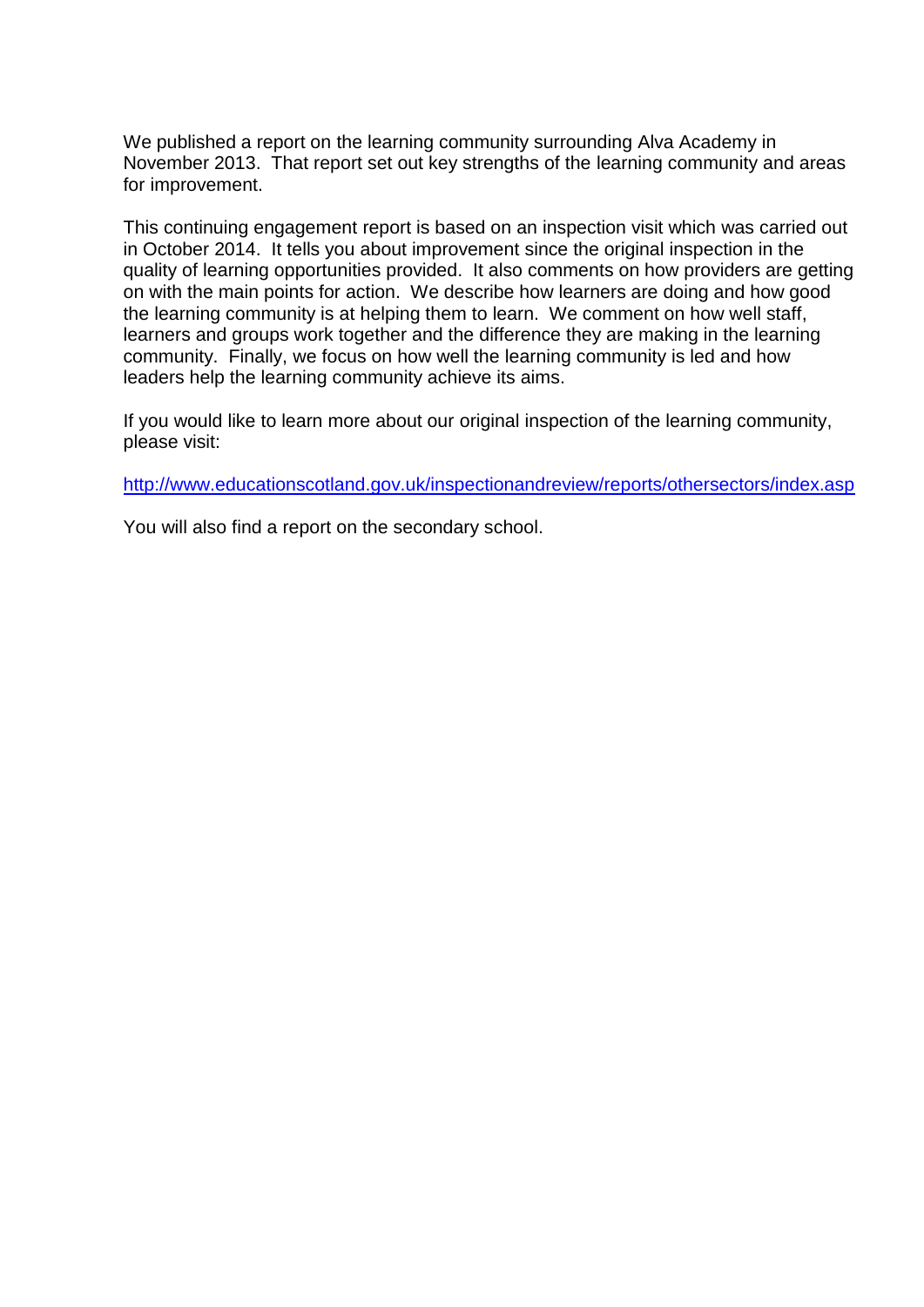## **Contents**

- **1. The learning community**
- **2. Particular strengths of the learning community**
- **3. How well are partners improving learning, increasing life chances, promoting and securing wellbeing?**
- **4. How well are partners working together and improving the quality of services and provision?**
- **5. Does the learning community have a clear sense of direction?**
- **6. What happens next?**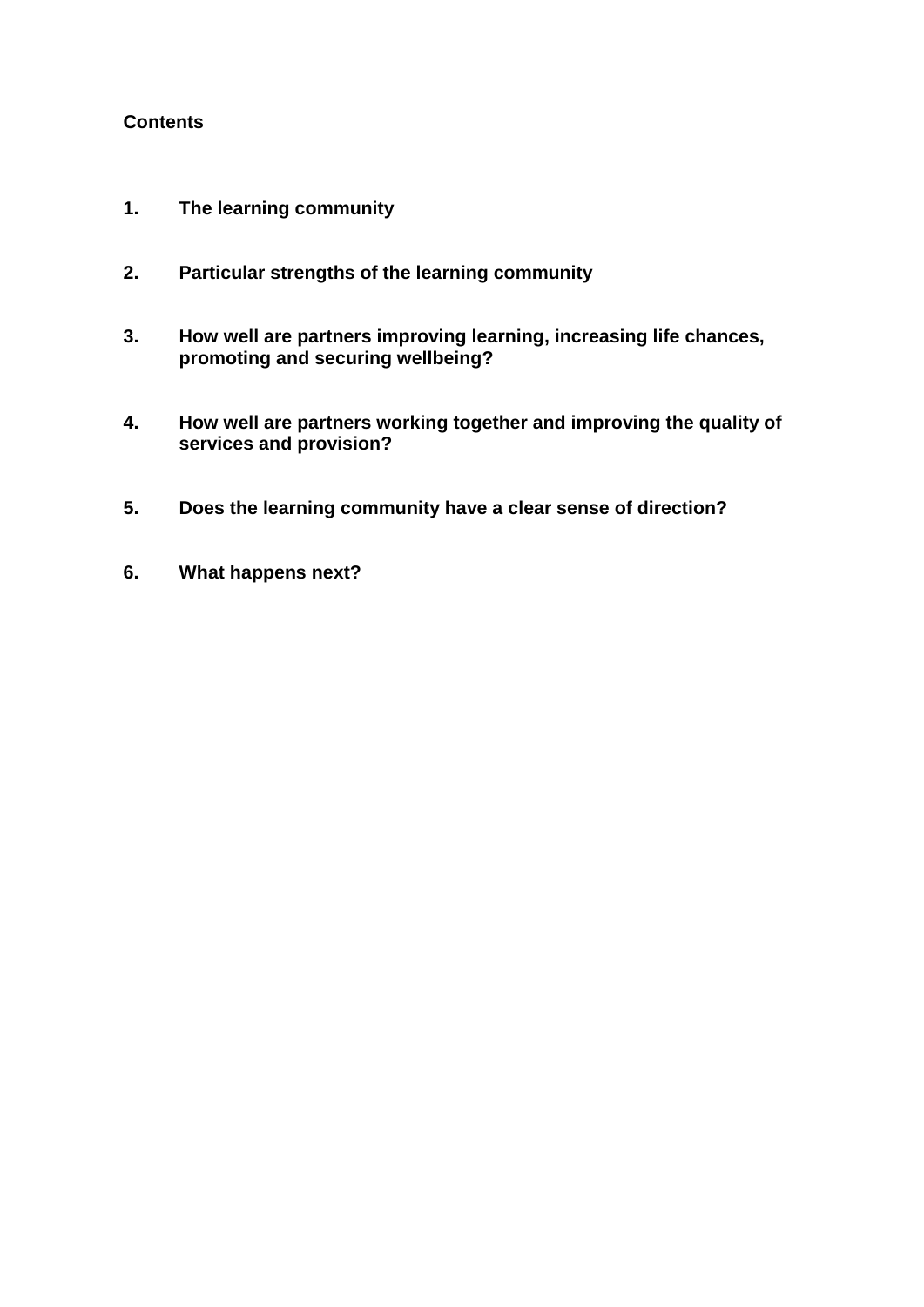## **1. The learning community**

The learning community around Alva Academy includes the towns of Tillicoultry, Menstrie, Alva and surrounding villages. Since the original inspection in 2013, a shared services arrangement is now established between Clackmannanshire and Stirling Councils. As a result, there are now new arrangements in place for the management of community learning and development (CLD) staff.

## **2. Particular strengths of the learning community**

- Improving partnership working.
- Improving range of opportunities for young people to achieve and increase life chances.

### **3. How well are partners improving learning, increasing life chances, promoting and securing wellbeing?**

Partners now increasingly and effectively address the needs of the learning community. There are now better opportunities for young people to gain accreditation through Sports Leader, Youth Achievement and Saltire awards. Young people successfully improve their confidence and self-esteem through groups such as the Awards 4U group at *Ben Cleuch Centre* and the *Junior Challenge*. CLD staff and partner agencies now work more collaboratively and effectively with Alva Academy. There are some positive signs that earlier intervention is leading to positive outcomes for young people, for example reductions in substance misuse and less referrals to the Children's Panel. There is now scope for closer liaison with local primary schools to assess the impact of groups such as the Junior Challenge. Good numbers of young people now participate in rugby and other sports. More young people successfully progress into club rugby as a result of Sports Development staff working with Alva Academy. However, further work by partners to gauge the impact of sport on young people's health and wellbeing would be beneficial.

There is now an increased focus on digital inclusion. Through the *Work Club* a few unemployed adults now progress to further learning, volunteering and employment. The *Cross-Skills* group helps to tackle social isolation. For example, older people acquire new skills and are now able to use social media. The *Young Parents* project increasingly helps participants develop life skills, supporting them to plan for independent living. Parenting strategies such as *Incredible Years* also help to increase confidence. English Speakers of Other Languages learners have increased their use of information and communications technology to progress their learning. Gaelic language classes help a few adults to develop skills and move on to other opportunities. Partners now need to work better together to identify adult learning needs and respond appropriately.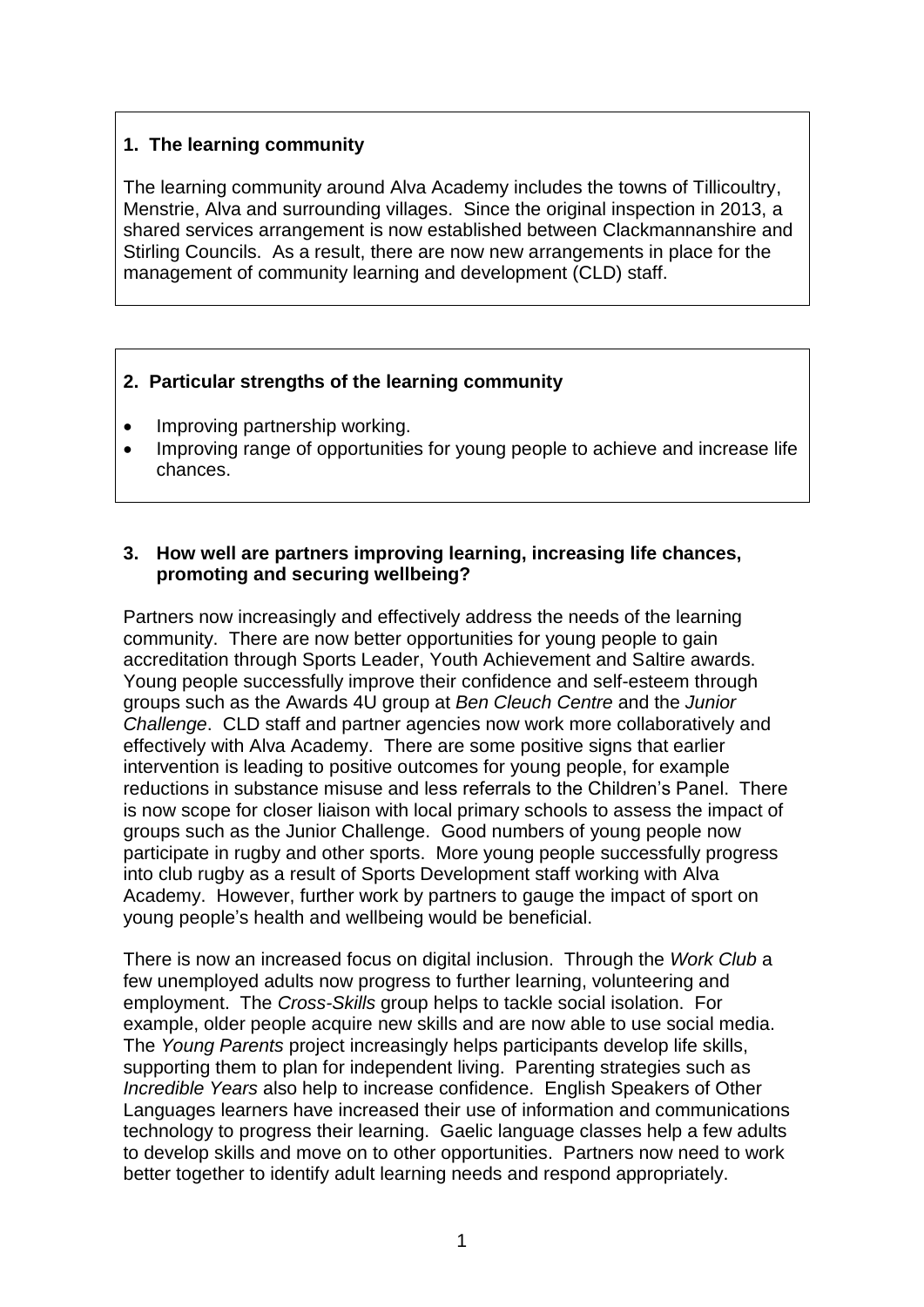There is now an increased and welcome focus on improving health and wellbeing. *The Health Spot* at Alva Academy supports young people well to deal with issues of smoking, sexual health and bullying. Issues related to teenage pregnancy are starting to be identified through the *Family Nurse Partnership*. The *Young Parents* project continues to support young women experiencing teenage pregnancy although numbers across Clackmannanshire remain high. *The Keep Well* project is now beginning to address long term health issues although it is not yet possible to assess the impact of this work. There is potential to establish a health and wellbeing group at a local level that could complement the work being done by schools.

Partners have more to do in terms of developing consistent approaches to measuring and recording achievement. There is not yet a clear picture of trends across the learning community. Improved management information systems are still required to better demonstrate outcomes and share intelligence. The STACKS website is an encouraging development across Stirling and Clackmannanshire Councils although this is at an early stage.

There is now an improved picture of partnership working across the learning community. Community based organisations are now securing support from a range of partners to develop constitutions, support management committees and gain charitable status. The *Mother and Toddlers* group has now extended its provision into a youth club and offers opportunities to gain a range of youth achievement awards. Providers such as the Western Dollarbeg farm who deliver Activity Agreements are now extending their provision to better meet the needs of young people. However, there are further opportunities for groups to come together to learn from each other and share resources.

#### **4. How well are partners working together and improving the quality of services and provision?**

Professional relationships across the learning community are improving. Partners are now sharing more and working better together. Clackmannanshire Youth Services operational plan helpfully identifies priorities for work with young people. Targets are now being set which reflect priorities in the Single Outcome Agreement are much more linked to Curriculum for Excellence. Youth Services staff now focus more on improving outcomes for young people. The partnership agreement between CLD and Alva Academy is an encouraging development. However, self-evaluation across partners is not yet well-established. There is scope for partners to agree and implement a shared vision for the learning community. Young people would benefit from being included in this.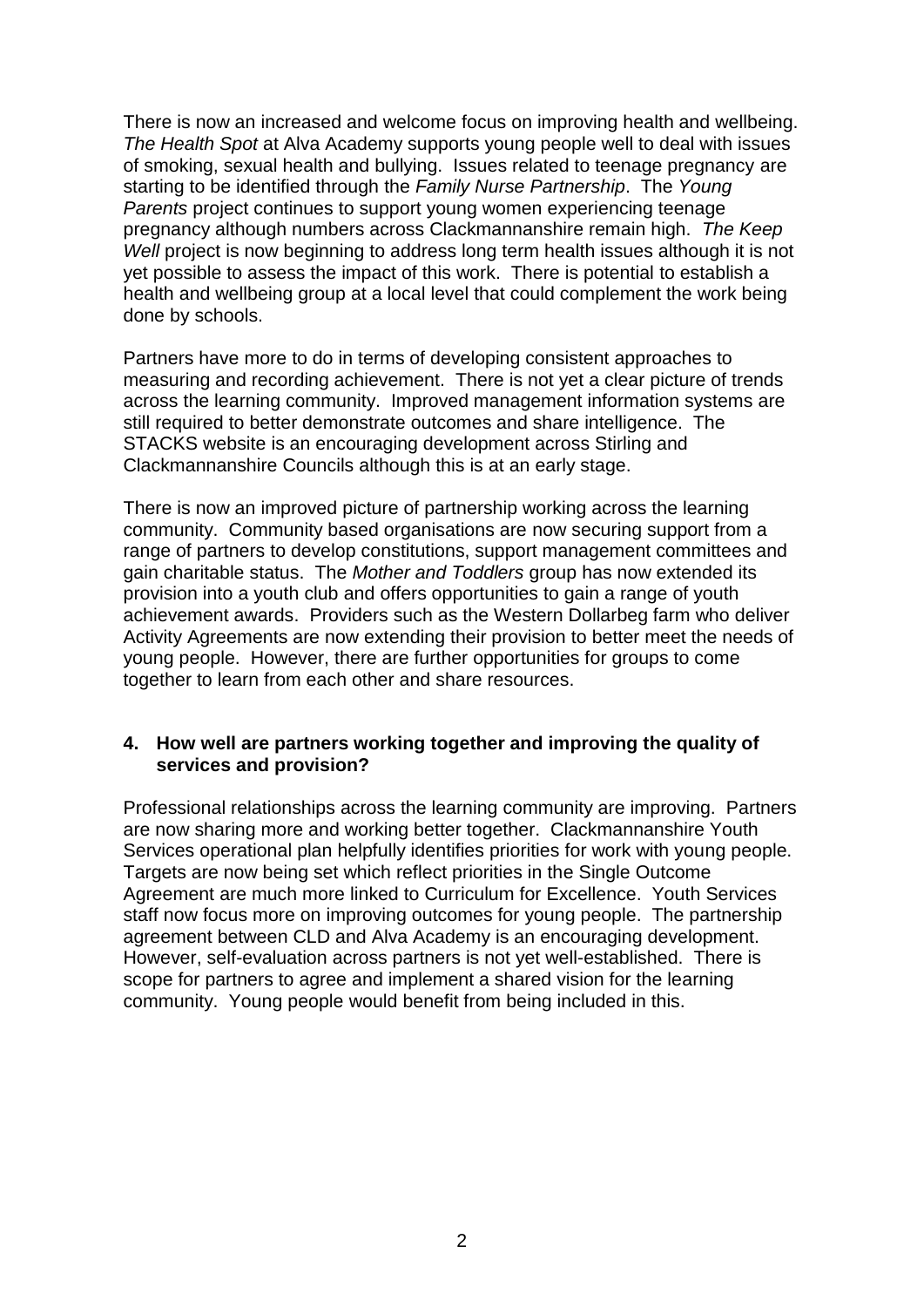# **5. Does the learning community have a clear sense of direction?**

The learning community is beginning to demonstrate a clearer sense of direction although there is more work to do. Partners now collaborate more effectively and trust is evident. Some partnerships are beginning to deliver good outcomes for learners. However, there is potential to build on this positive picture. A multi-agency group that planned together would help to ensure continuity of provision.

## **6. What happens next?**

Although there have been important improvements, partners need to do more to have a good understanding of their strengths and areas for improvement. We will revisit the learning community within one year of publication of this report to check on progress. Our Area Lead Officer will also maintain contact with the education authority to discuss the most appropriate support in order to build capacity.

Sheila Brown HM Inspector 25 November 2014